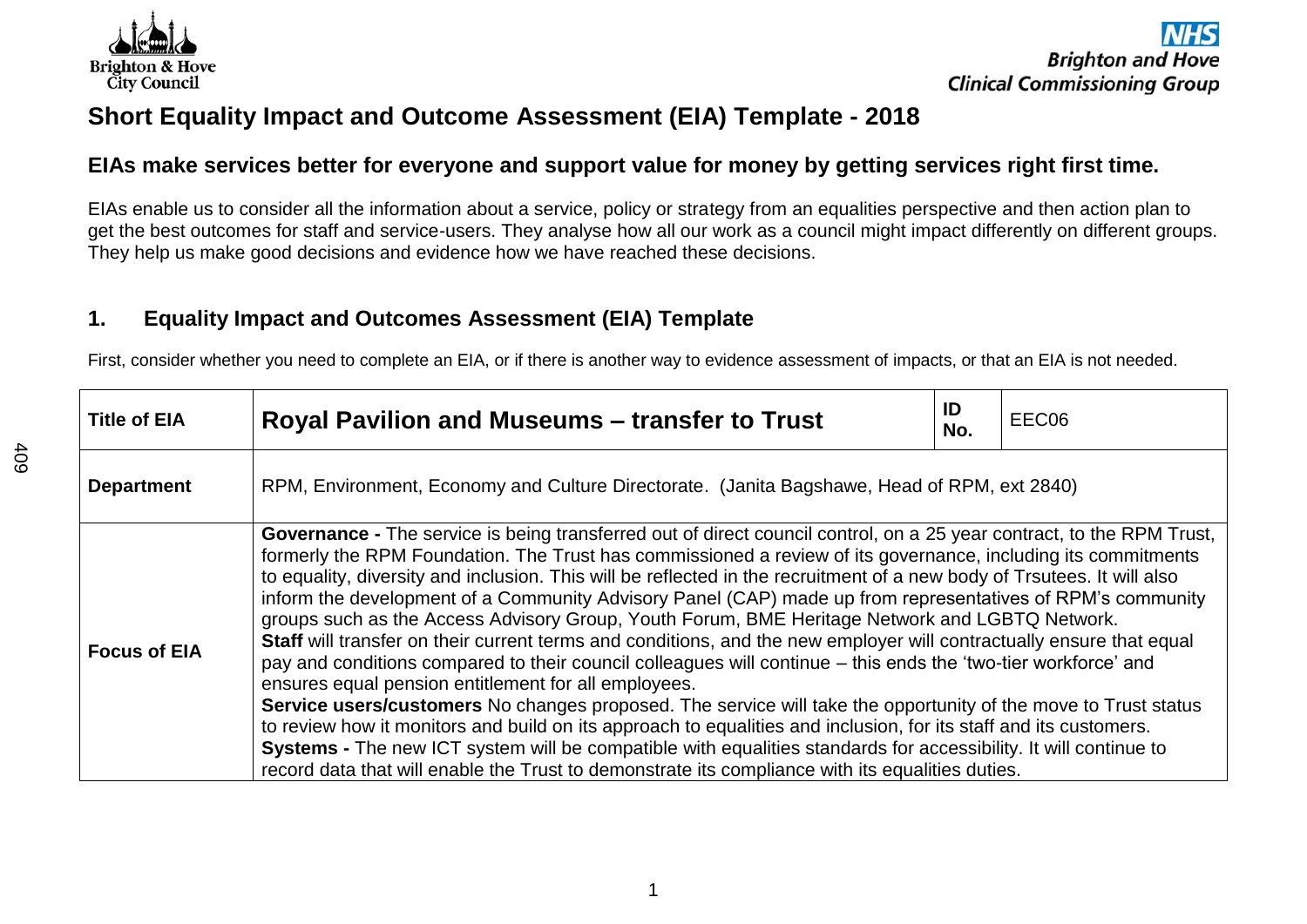Overall impacts and notes:

## **Impact on Staff:**

- The objective of the transfer is to secure a more sustainable future for the service over the next 20-30 years.
- Staff currently have access to council forums (women's; Disabled; LGBT; BME) and are represented by the council's recognised Unions. Recognition and union facilities for staff will continue with their new employer, the RPM Trust. GMB and UNISON are represented at Board level at all stages of the move to Trust. Staff have been, and will be, involved at every stage using a cooperative approach, with staff/Trustees/managers working together. There will be staff representatives involved in recruiting new Trustees, and there will be an observer slot for staff on both the Board of Trustees and Leadership Team. There are, and will continue to be, regular staff briefings and an open door policy to the Head of Service and other managers. RPM already has a BME Heritage Network with strong links to the BME communities that can be easily expanded to involve more staff; RPM has an LGBTQ Network that already involves staff; RPM has an Access Advisory Group made up of disabled consultants that advise on access and equalities; RPM's lead for Equalities and Health & Wellbeing will be exploring with staff what needs there may be regarding the setting up of forums and networks related to specific protected characteristics.
- No two tier workforce The contract between the council and the RPM Trust will commit both sides to ensuring equal pay and conditions for new staff, and no worse pay and conditions compared to council colleagues (as represented through the National Joint Council). Aside from contractual employment policies which are covered by TUPE and by the two-tier protections above, staff will be engaged in the process of identifying non-contractual employment policies which they might want to see in place for the RPM Trust.
- Pensions All existing staff signed up to the Local Government Pension Scheme (LGPS) will continue to access this with no change, and the LGPS will continue to be available to new staff joining the service.

## **Impact on service users:**

- RPM works to ensure that its services are responsive and accessible to a range of communities in the city through the implementation of its Community Engagement Strategy and Equalities Action Plan. No changes (e.g. to concessionary pricing) are proposed as part of this transfer to Trust and continuing compliance with the equalities duty will be incorporated into the contract, and monitored by council staff. Fees and charges proposals include a section on Equalities which considers the balance between income generation and access. A charity group rate is offered. Resident adults are offered half price admission at Preston Manor and the Royal Pavilion and free admission at Brighton Museum. All resident children enjoy free admission at all sites. Brighton and Hove schools don't pay admission. All students of the City's universities or higher education colleges are eligible for admission at Resident rate regardless of whether their residence is within the City. The Royal Pavilion has an Annual free day and Brighton Museum hosts monthly free community days. Those that access RPM via the community engagement programme do not incur entrance fees for the duration of their time working with us; e.g. the development of new galleries, specific projects such as Museum Mentors, youth engagement, early years, etc, therefore many of those priority groups are able to access RPM without incurring any cost. All volunteers have free entry to RPM sites.
- To the extent that the transfer permits the Trust to raise additional funds, access to the buildings and the collection could be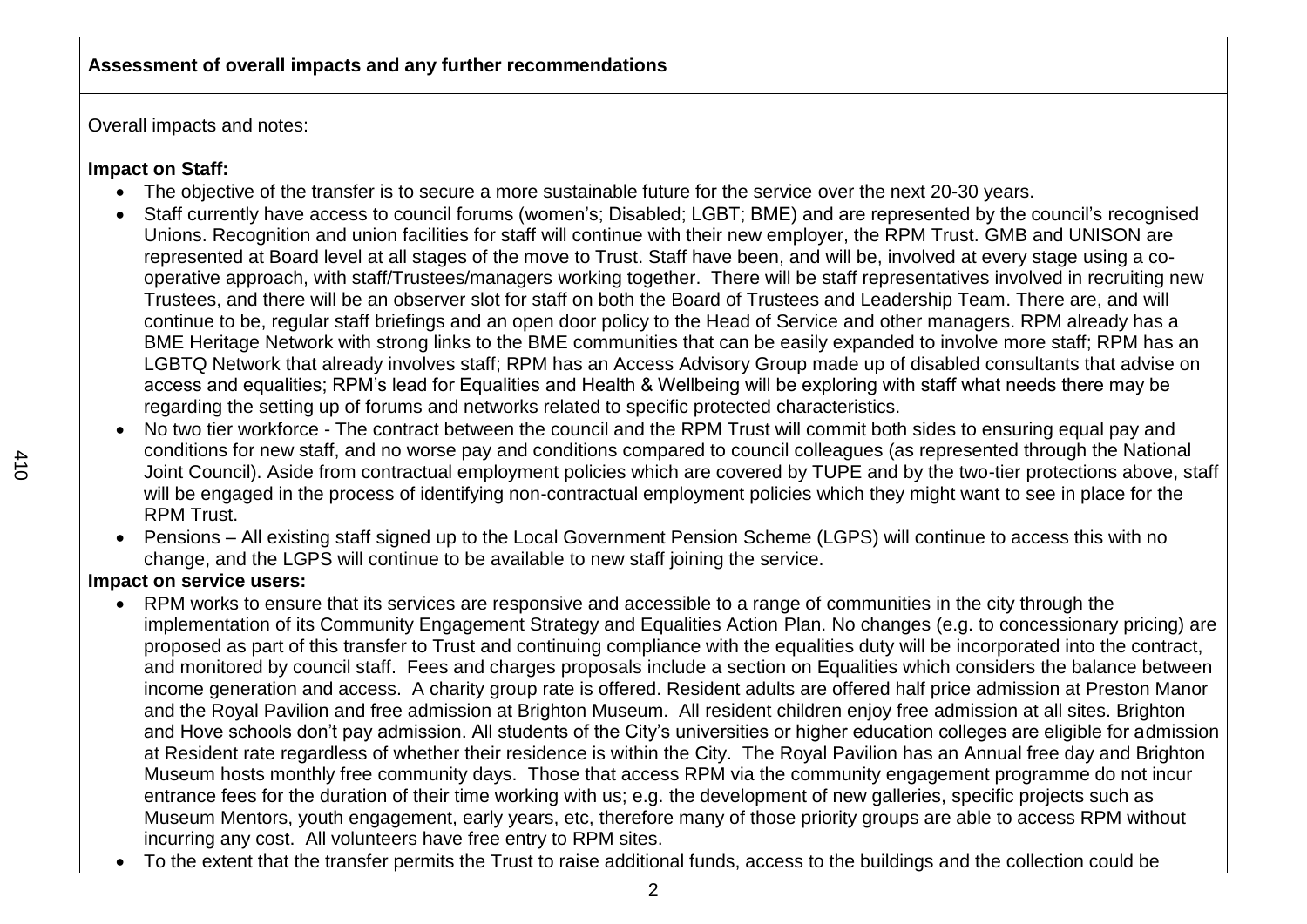#### improved for all.

#### **Governance:**

- An independent review of the governance of the Trust has ensured that equalities and diversity principles are reflected in the composition of the Board of Trustees. Staff were involved in the Trustee recruitment process. Equality, Diversity & Inclusion will be led by the Trustees ensuring that agreed delivery plans and the Manifesto are embedded at all levels of the organisation. There will be a Trustee rep responsible specifically for Equality, Diversity and Inclusion, linking to the Arts Council's Creative Case for Diversity.
- A Community Advisory Panel (CAP) is being established to work alongside the Board of Trustees. The CAP will be made up form representatives of RPM's networks and groups established with local communities. This includes the BME Heritage Network, the LGBTQ Network, the Museum Collective (youth forum) and the Access Advisory Group (disabled consultants). This will ensure greater diversity in governance and decision making and a greater diversity in skills, knowledge and experience, particularly lived experience and 'grass roots' knowledge.
- In addition, the council retains responsibility for the management of the contract with the Trust, and through that, oversight of the Equalities Duty. Three councillors will serve on the governing Board.

## **ICT systems**:

 New systems will largely be 'off-the shelf' products which already comply with international accessibility standards for the staff that will use them. There are no changes proposed to the information on staff and service users, so the Trust will continue to have the capability to monitor its compliance with its equalities duties.

| <b>Potential issues</b>                                               | <b>Mitigating actions</b>                                                                                                                                                                                                                                                                                                                                                                                                                                                                                                                                                                                                                                                                                                                                    |
|-----------------------------------------------------------------------|--------------------------------------------------------------------------------------------------------------------------------------------------------------------------------------------------------------------------------------------------------------------------------------------------------------------------------------------------------------------------------------------------------------------------------------------------------------------------------------------------------------------------------------------------------------------------------------------------------------------------------------------------------------------------------------------------------------------------------------------------------------|
| Impact on staff<br>$\bullet$<br>Impact on service users<br>Governance | Staff reps on the Board and HR Working group. Comms and Engagement Plan produced, and<br>regular engagement opportunities in place through a range of means. Ensures all staff can<br>hold management to account and have their voice heard, in addition to formal TUPE<br>processes.<br>No changes are proposed to the services, but equalities and inclusion will be written into the<br>$\bullet$<br>contract, and monitored.<br>Governance – specific review, explicitly including a focus on diversity and inclusion, including<br>$\bullet$<br>the establishment of a Community Advisory Panel to ensure greater diversity, with reference to<br>lived experience and grass roots knowledge 20% of Trustees will be elected members of the<br>council. |
| <b>Actions planned</b>                                                |                                                                                                                                                                                                                                                                                                                                                                                                                                                                                                                                                                                                                                                                                                                                                              |
|                                                                       | This EIA will be presented to the P&R Committee on 5 December 2019.                                                                                                                                                                                                                                                                                                                                                                                                                                                                                                                                                                                                                                                                                          |